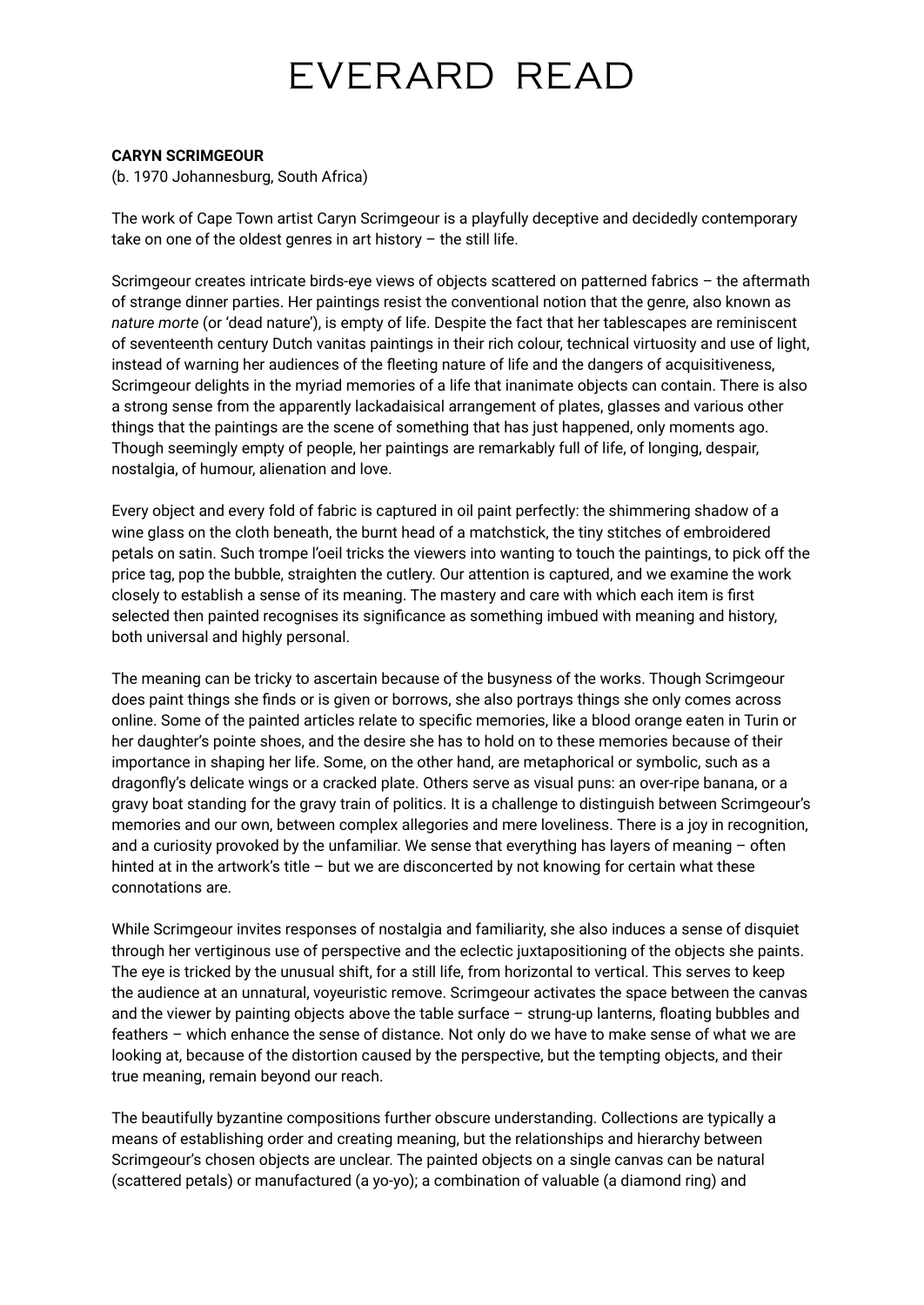## EVERARD READ

worthless (scraps of newspaper). A sense of unnerving disquiet and unease is felt in the incongruity of these unexpected juxtapositions. The distinctions between them force us to interpret and appreciate each thing in a new context, one defined by what surrounds it. Instead of coldly documenting what she sees, determined by an obvious unifying factor, Scrimgeour seeks and encourages new connections.

"I find that when I paint something," Scrimgeour comments, "it asks a question and then I have to work out how to answer it. Each object I choose to paint changes what was painted before and dictates what I'll paint next. They sometimes feel like riddles or poems that only make sense for a fleeting moment and then dissolve into nothing." The ambiguity allows us to appreciate the paintings as abstractions, where the interplay of items and patterns is used in place of pure colour or geometric form. Responses associated with memories on the edge of recollection are evoked, by capturing the elusive within the solid tangibility of physical objects. We are left with a sense of shared experience and delight.

Caryn Scrimgeour was born in Johannesburg in 1970 and has lived in Cape Town since 1972. In 1991 she graduated from the University of Stellenbosch with a BA in Fine Art. She is represented by the Everard Read Galleries in South Africa and London, and her work is found in many local and international collections. Her work is inspired by her travels around the world, and her curiosity about how we make meaning in our lives.

#### **SELECTED SOLO EXHIBTIONS**

| 2021 | Entangled, Everard Read, Cape Town, South Africa                   |
|------|--------------------------------------------------------------------|
| 2019 | A Word is Not a Sparrow, Everard Read, London, UK                  |
| 2018 | My Borrowed Life, Everard Read, Cape Town, South Africa            |
| 2017 | Flotsam, Everard Read, Johannesburg, South Africa                  |
| 2016 | Postcards from Chinatown, Everard Read, London, UK                 |
| 2014 | Breaking Point, Everard Read, Cape Town, South Africa              |
| 2012 | Conundrum, Everard Read, Johannesburg, South Africa                |
| 2008 | Fragile, Fertile Deceptions, Everard Read, Cape Town, South Africa |
| 2006 | Solo Exhibition, Everard Read, Johannesburg, South Africa          |

### **SELECTED GROUP EXHIBITIONS**

| 2021 | Spring Show, Everard Read, Johannesburg, South Africa                   |
|------|-------------------------------------------------------------------------|
|      | Summer 2021, Everard Read, London, UK                                   |
| 2019 | Birds, Rust-en-Vrede, Durbanville, South Africa                         |
|      | Winter, Everard Read, Cape Town, South Africa                           |
| 2018 | Investec Cape Town Art Fair with Everard Read, Cape Town, South Africa  |
|      | Winter, Everard Read London, UK                                         |
| 2017 | Winter, Everard Read, Cape Town, South Africa                           |
|      | Summer, Everard Read, London, UK                                        |
| 2016 | Christmas Collection, Everard Read, London, UK                          |
|      | Opening Gallery Exhibition, Everard Read, London, UK                    |
|      | Cape Town Art Fair, Everard Read Gallery Booth, Cape Town, South Africa |
| 2015 | Winter, Group Exhibition Everard Read, Cape Town, South Africa          |
| 2014 | Summer Season Group Exhibition, Everard Read, Cape Town, South Africa   |
| 2013 | 100, Group Exhibition Everard Read, Cape Town, South Africa             |